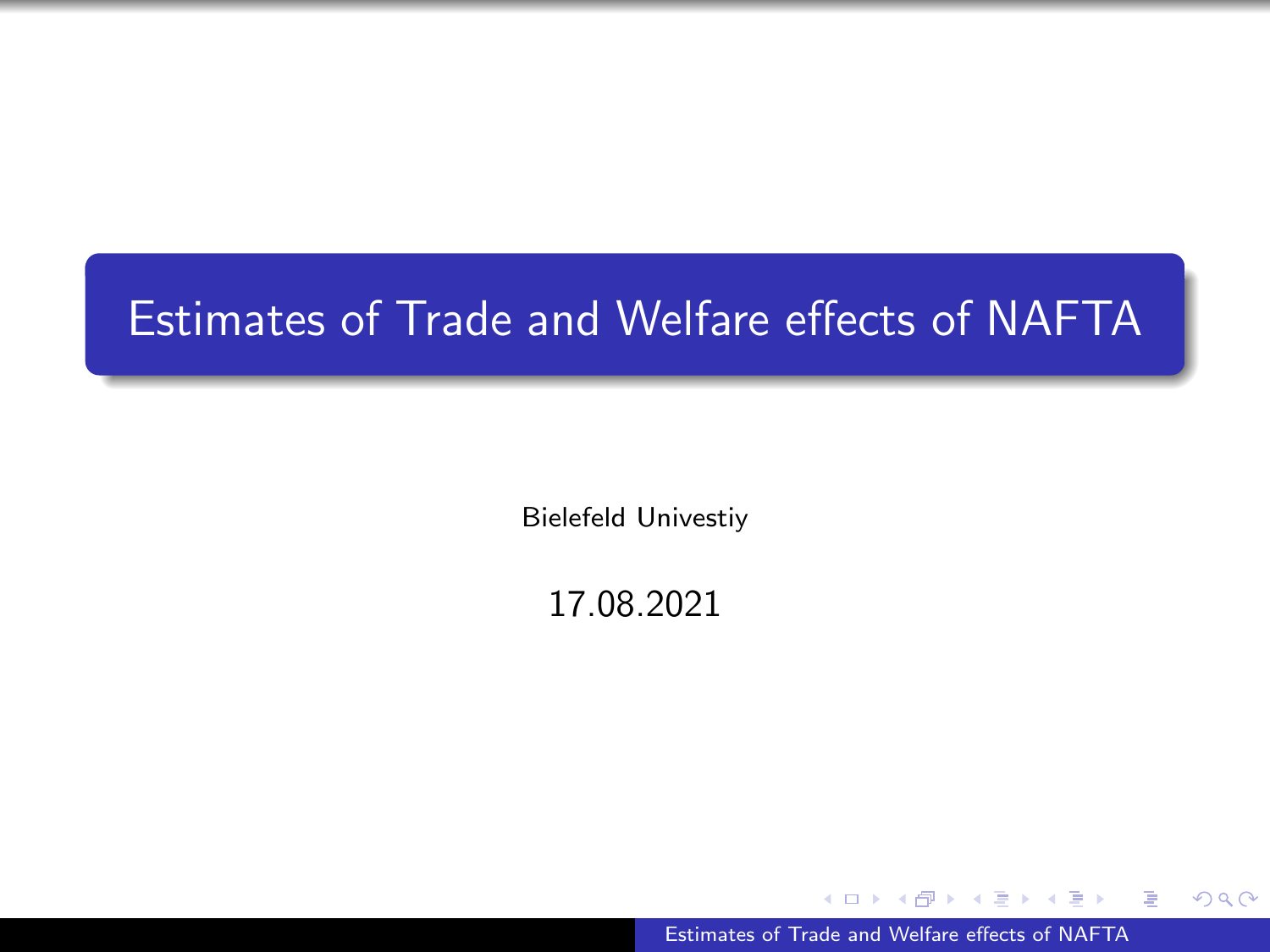- Background and motivation of the article
- History of NAFTA.

 $\overline{a}$ 

**何 ト ィヨ ト ィヨ ト** 

E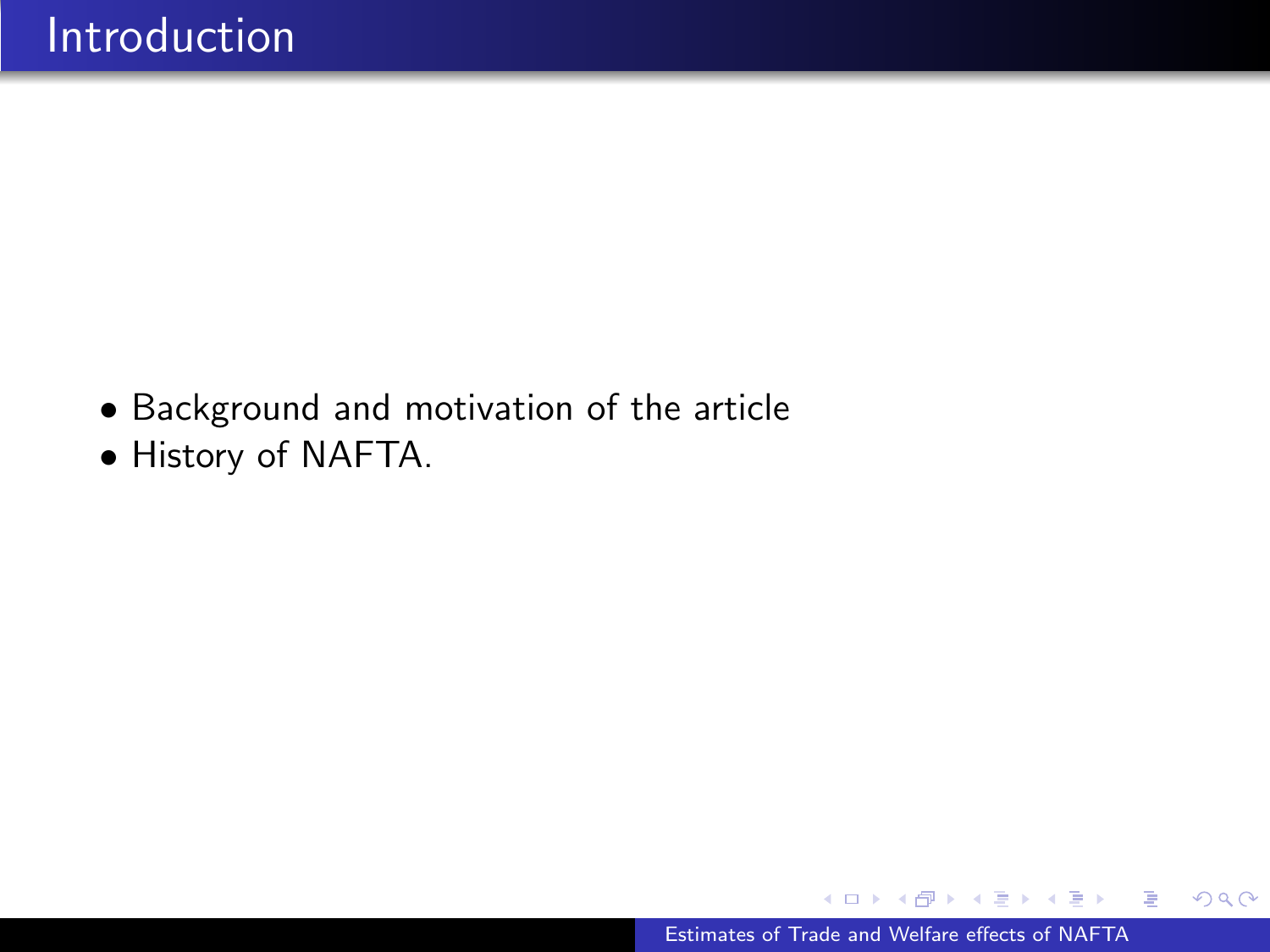**Tariff** Intermediate Goods Sectoral Linkages

 $\overline{a}$ 

E

ヨメ イヨ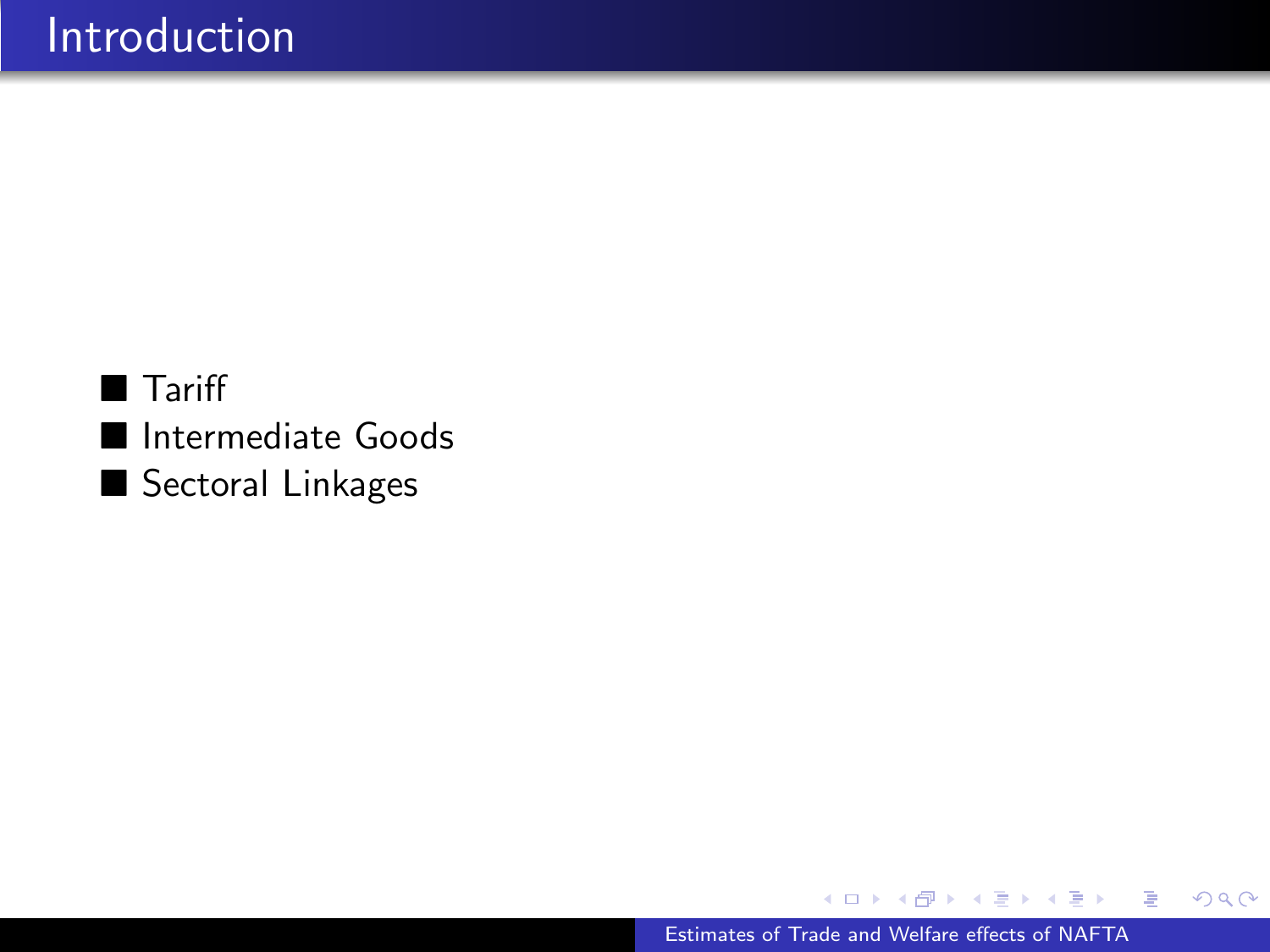$\blacksquare$  u $(\mathit{C}_n)$ = $\sqcap_{j=1}^j C^{{j}\alpha_n^j}_n$ , where  $\Sigma_{j=1}^j$   $\alpha_n^j$ =1 Income is derived from two sources; households supply labour and receive transfers on a lump-sum basis

 $\triangleright$  and  $\equiv$   $\triangleright$  and  $\equiv$   $\triangleright$ 

 $\Omega$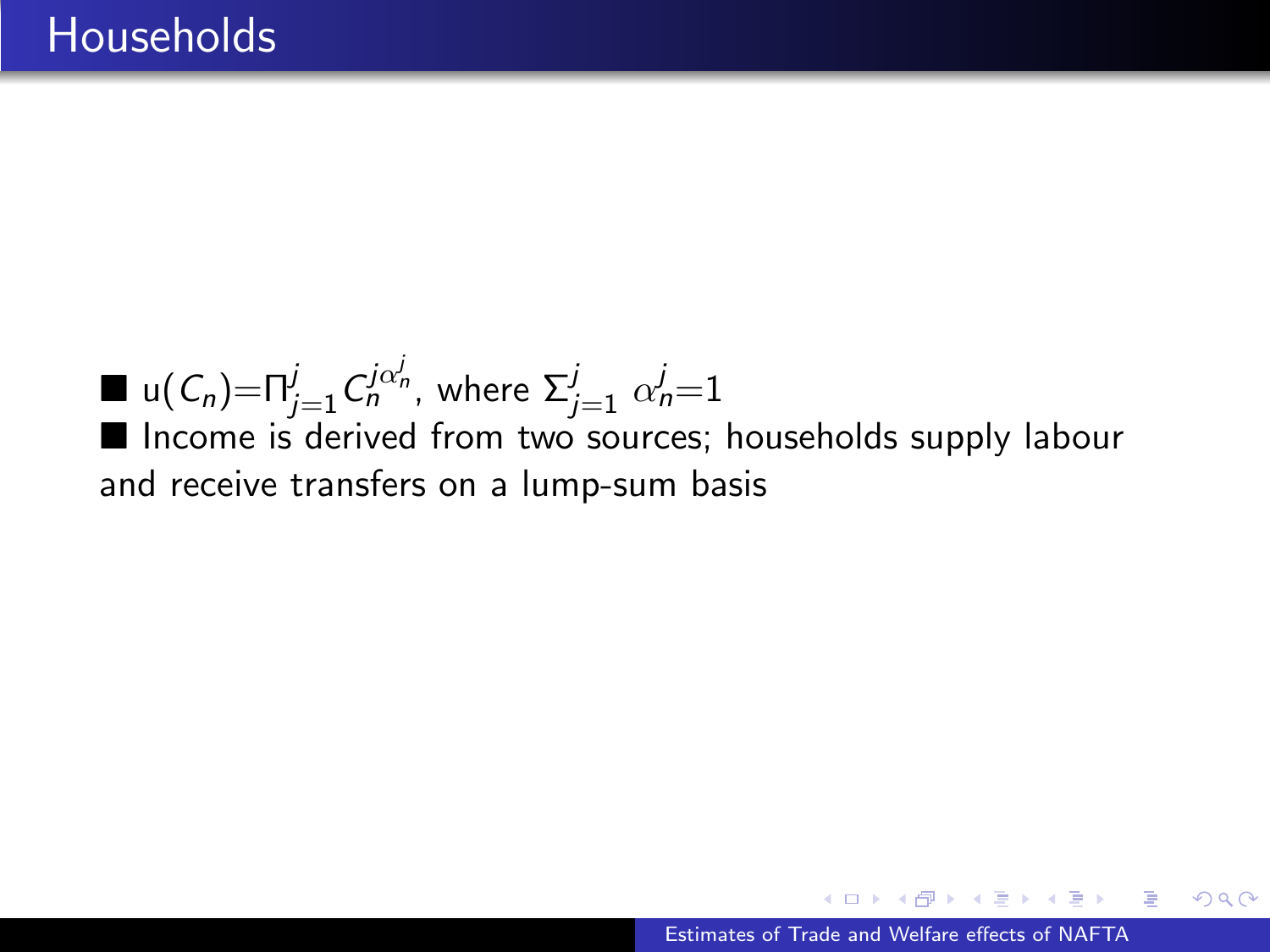■ Two types of inputs, labour, and composite intermediate goods  $\blacksquare$   $q^{j}_{n}(w^{j}) = z^{j}_{n}(w^{j})(l^{j}_{n}w^{j})^{\gamma^{j}_{n}}\Pi^{j}_{k=1}(m^{k,j}_{n}(w^{j}))^{\gamma^{k,j}_{n}}$ 

化重新润滑脂

э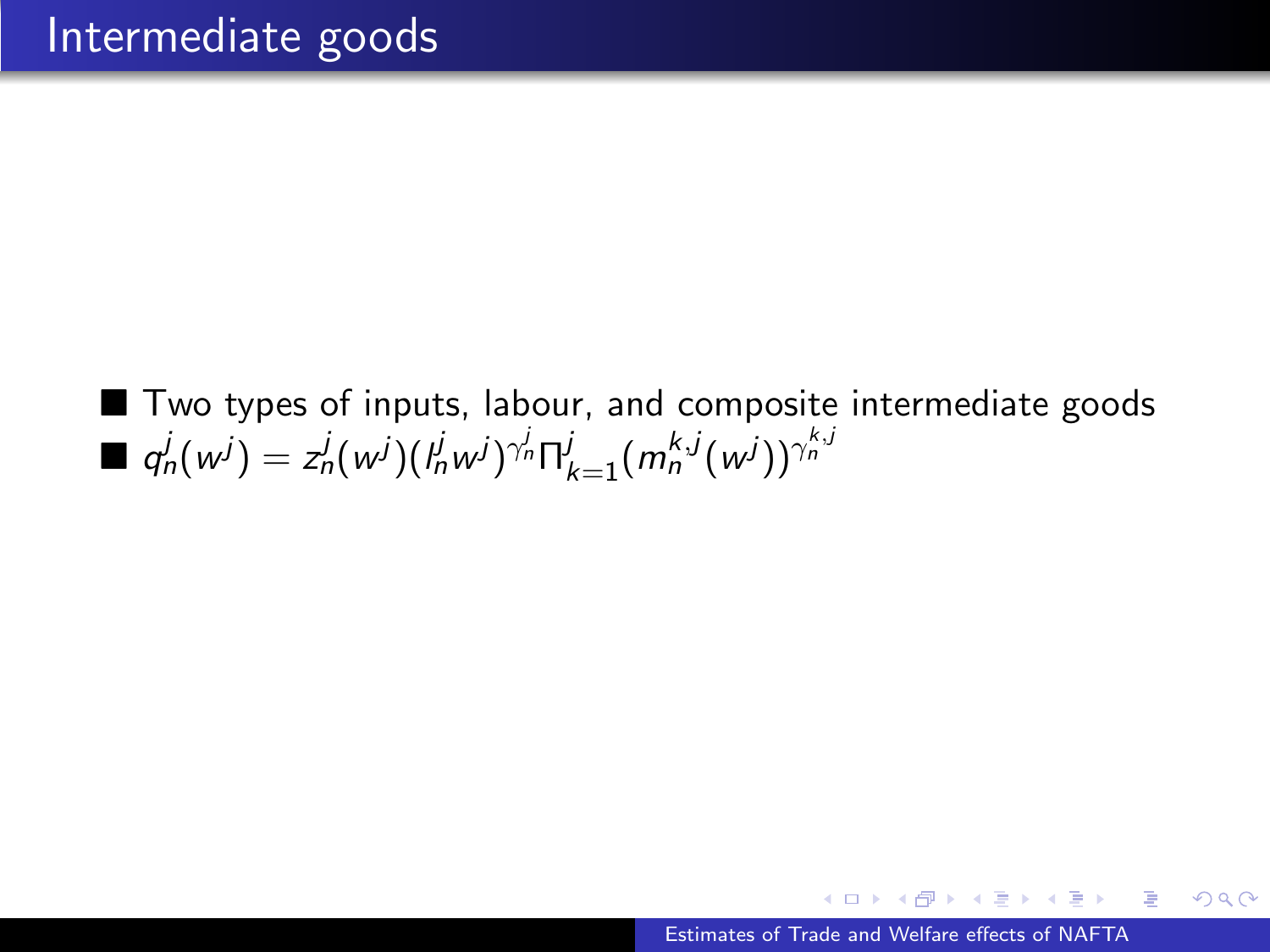$\blacksquare$  The production technology of  $Q_n^j$  is an Ethier (1982) or Dixit and Stiglitz (1977) aggregator given by

$$
\blacksquare Q_n^j = (\int r_n^j (w^j)^{1-\frac{1}{\sigma^j}} dw^j)^{\frac{\sigma^j}{\sigma^j-1}}
$$

つくい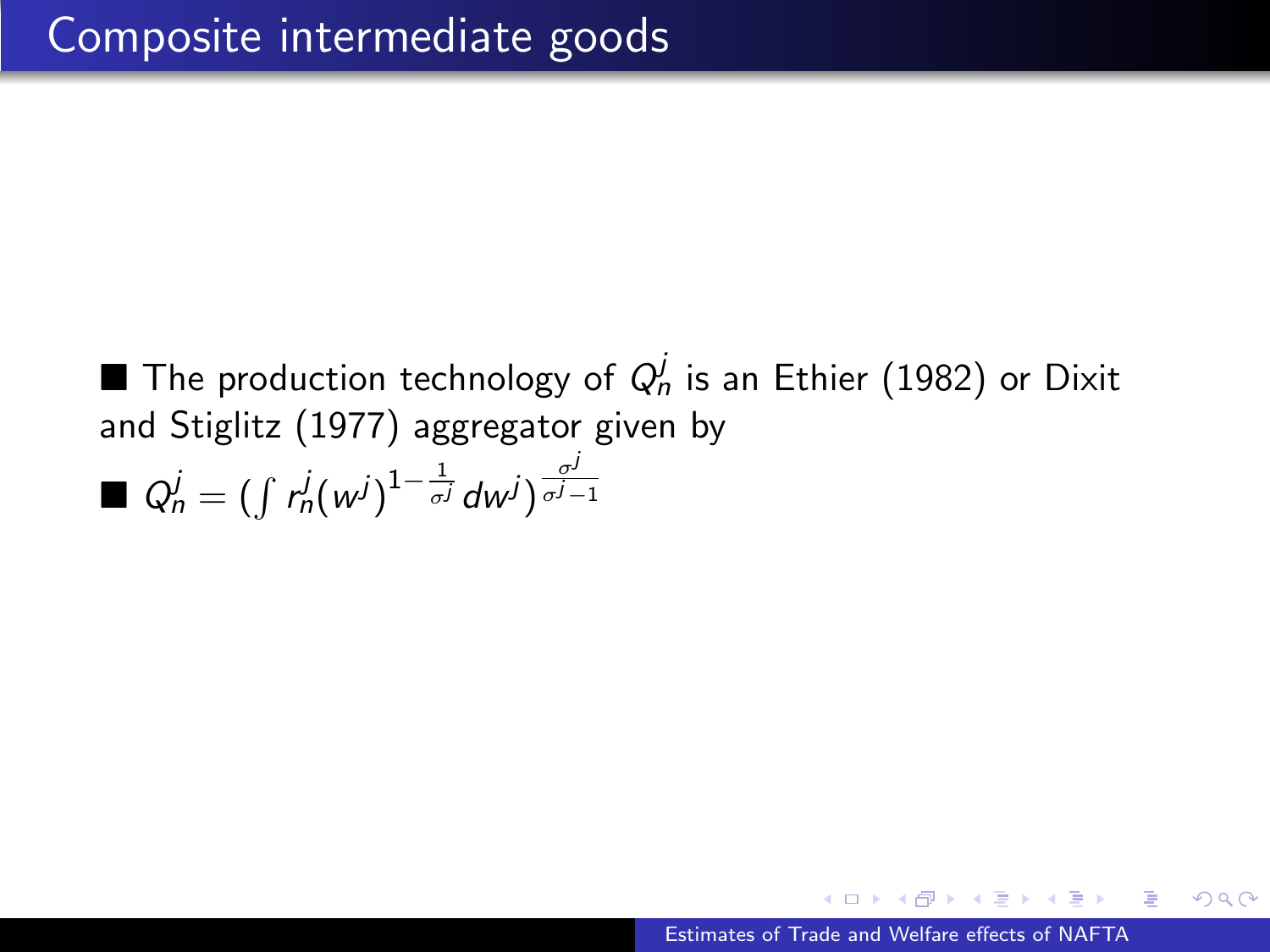I Iceberg trade costs Ad-valorem flat-rate tariffs

[Estimates of Trade and Welfare effects of NAFTA](#page-0-0)

≖

 $2Q$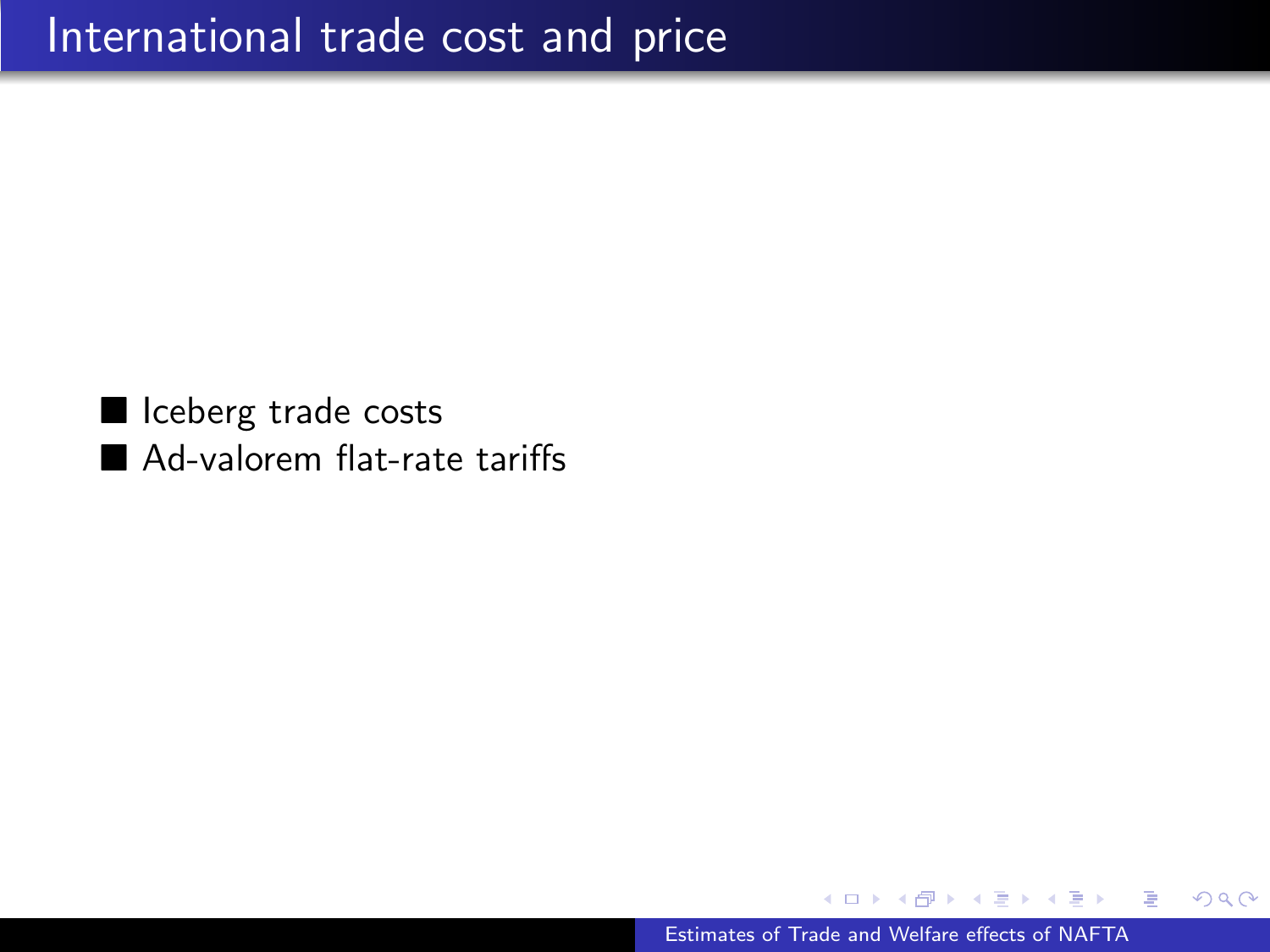#### Solving for an equilibrium Solving for changes in prices and wages

Box 41  $\equiv$  つくへ

∍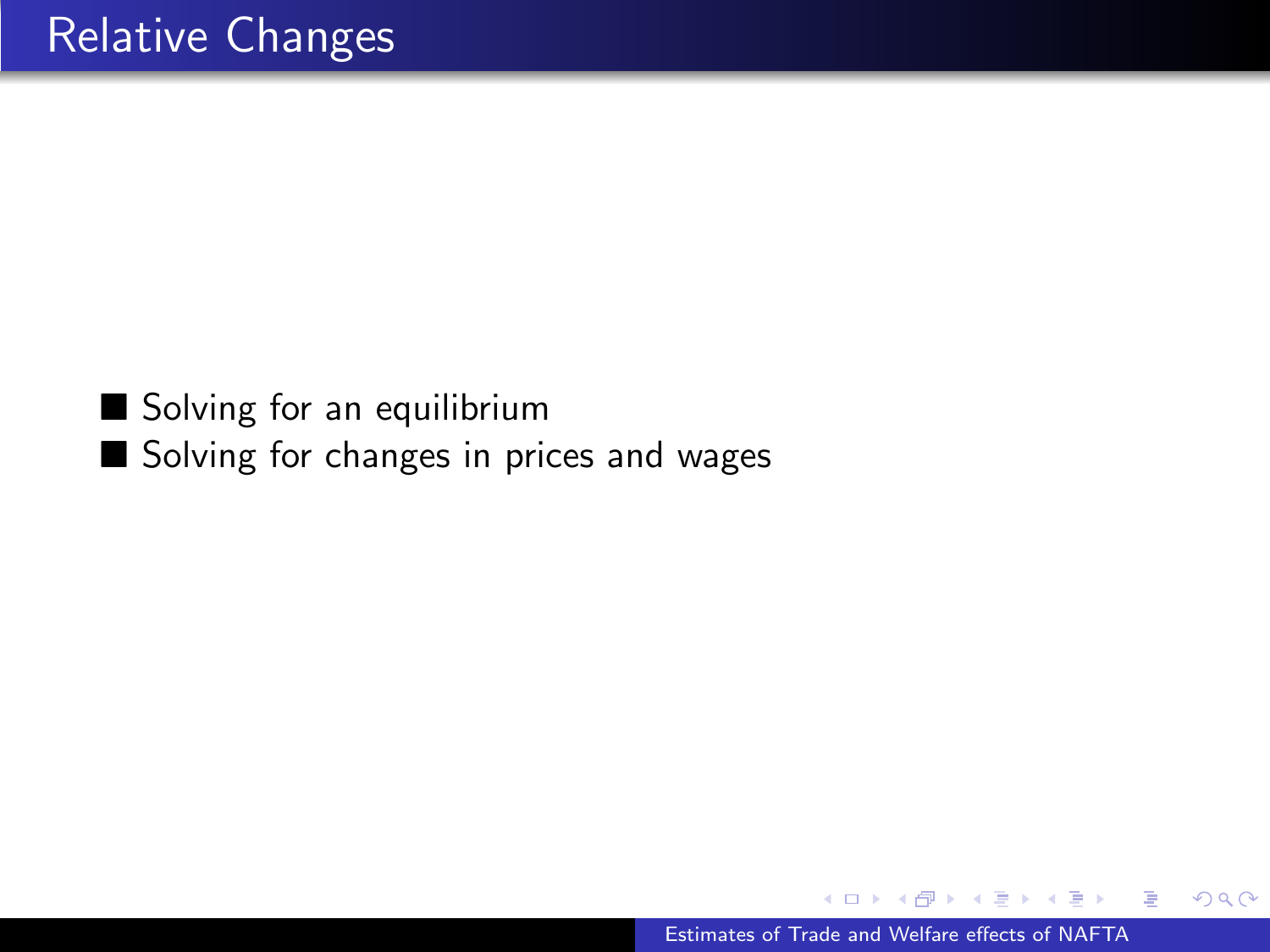■ We can match exactly the model to the data in a base year ■ We can identify the effect on equilibrium outcomes from a pure change in tariffs, which is what we are after in this article ■ We can solve for the general equilibrium of the model without needing to estimate parameters which are difficult to identify in the data

つくい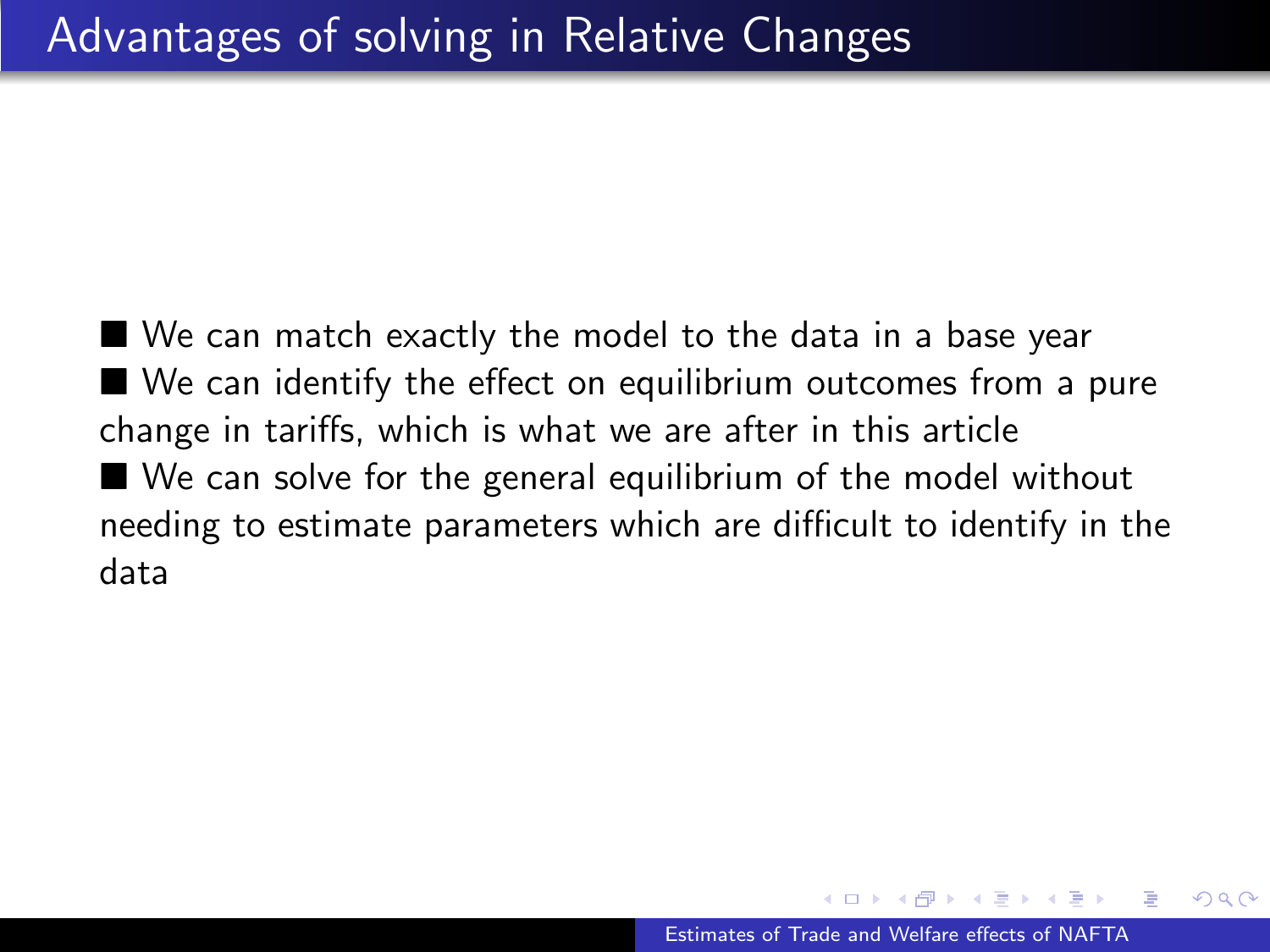■ Terms of trade **Nolume of trade** 

[Estimates of Trade and Welfare effects of NAFTA](#page-0-0)

э **Service** э  $299$ 

э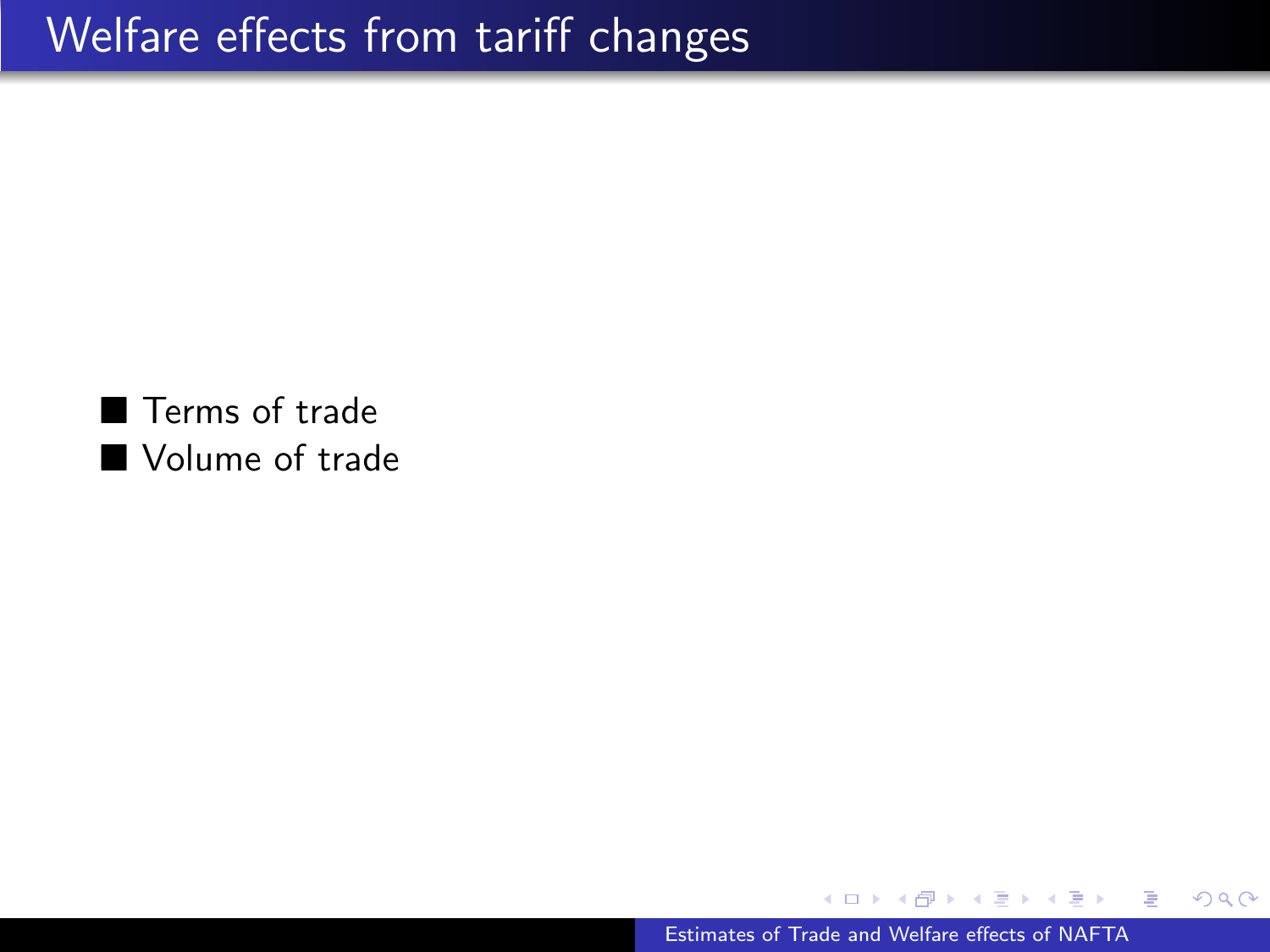■ The trade elasticities are the key parameters for quantitative trade policy evaluation.

 $\blacksquare$  It determines how trade flows react to changes in tariffs.

K 로 ) K 로 로

 $\Omega$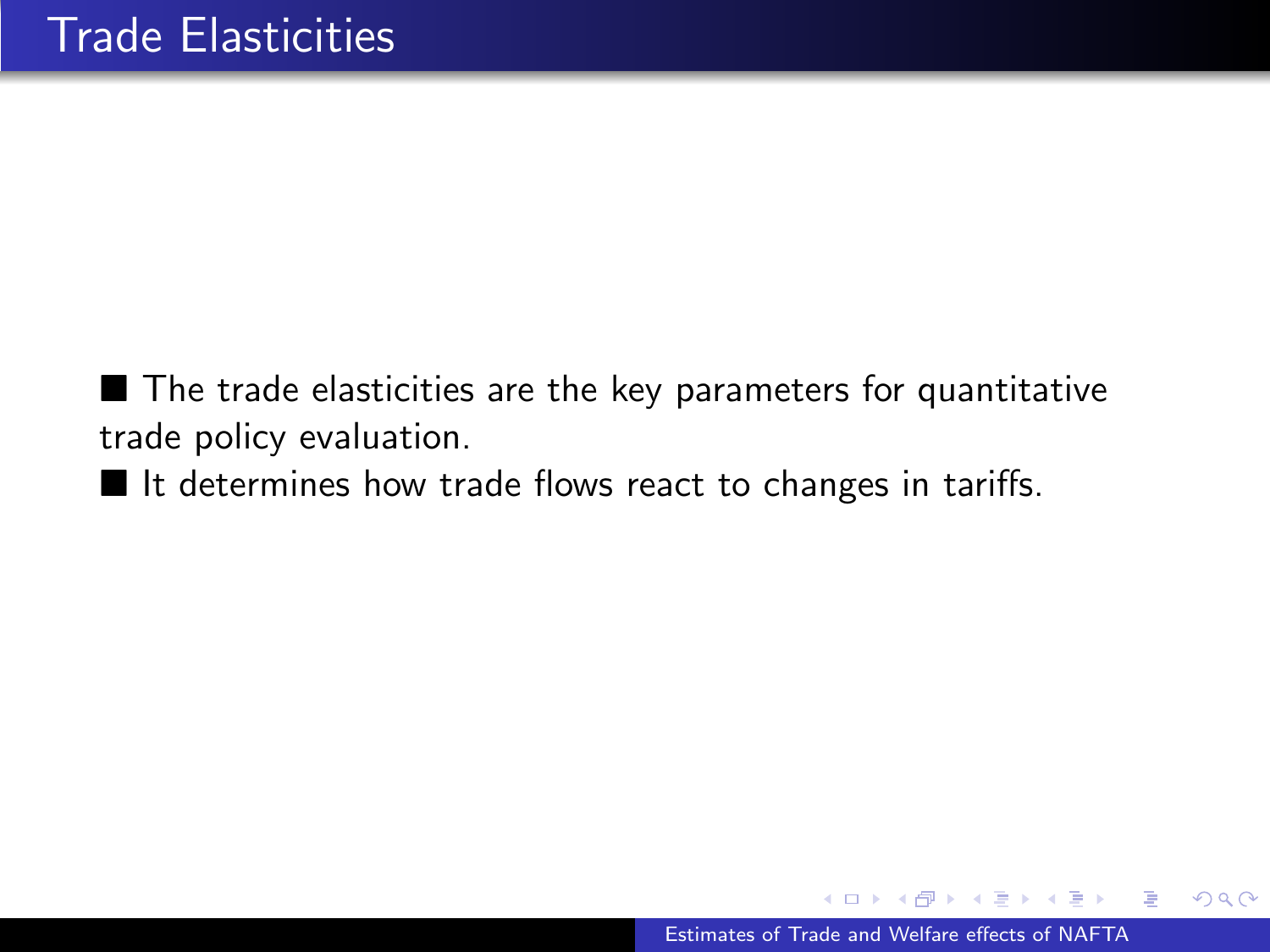$\blacksquare$  If productivity is less dispersed represented by larger trade elasticities values, tariffs will not change the share of traded goods in a substantial way.

 $\blacksquare$  If there is a high dispersion(lower trade elasticities) small changes in tariffs can translate to large adjustments in the share of goods traded.

つへへ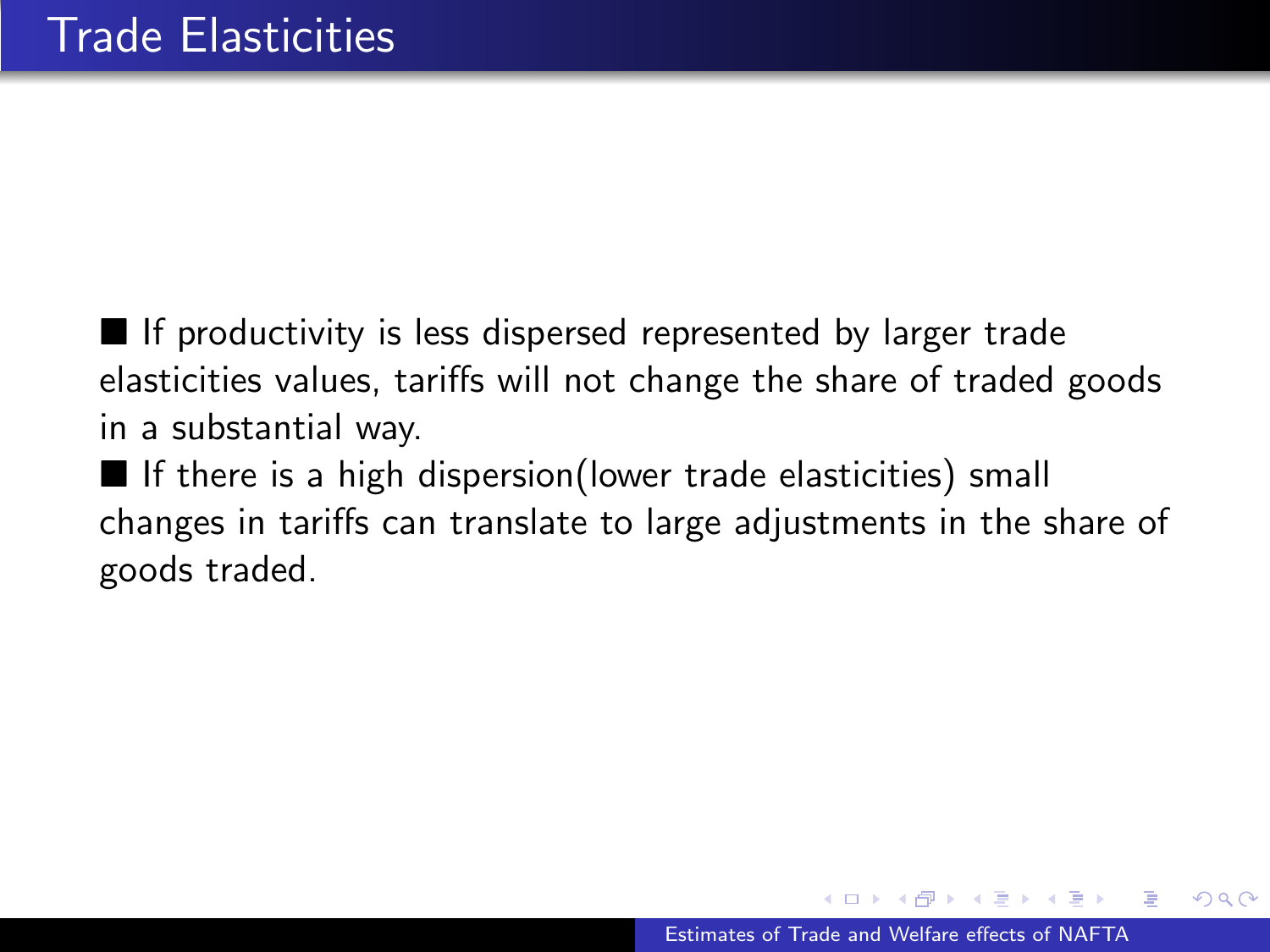First counterfactual exercise Second counterfactual exercise

Box 41 Э  $299$ 

∍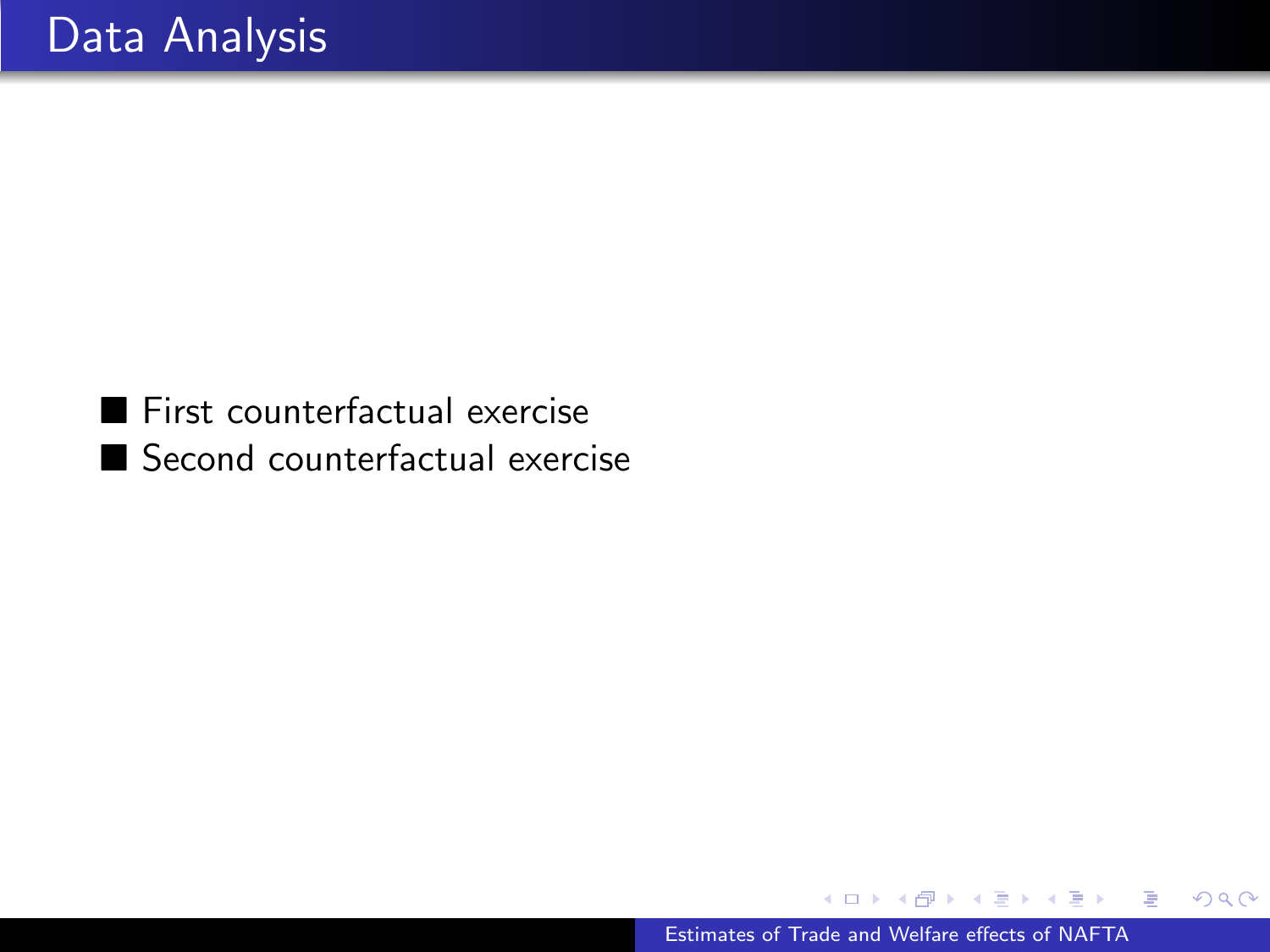#### Welfare effects from NAFTA's Tariff reduction

#### First Counterfactual Exercise

|                                                | TABLE 2 |  |
|------------------------------------------------|---------|--|
| Welfare effects from NAFTA's tariff reductions |         |  |

|         |          | Welfare        |                 |            |
|---------|----------|----------------|-----------------|------------|
| Country | Total    | Terms of trade | Volume of Trade | Real wages |
| Mexico  | $1.31\%$ | $-0.41%$       | 1.72%           | 1.72%      |
| Canada  | $-0.06%$ | $-0.11%$       | 0.04%           | 0.32%      |
| U.S.    | 0.08%    | 0.04%          | 0.04%           | 0.11%      |

化重变 化重

 $QQ$ 

э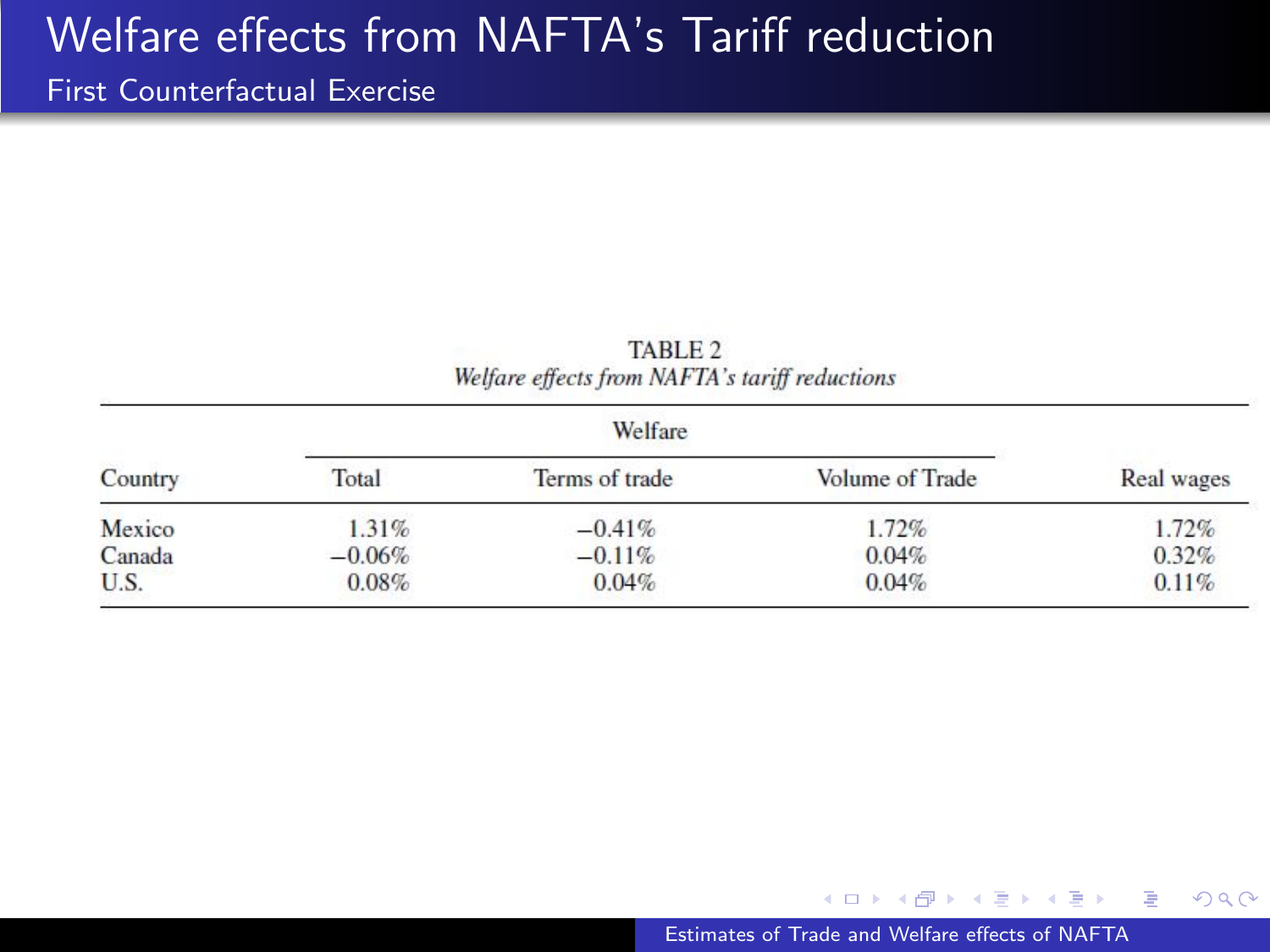**TABLE 3** Bilateral welfare effects from NAFTA's tariff reductions

| Country |              | Terms of trade    | Volume of Trade |                   |  |
|---------|--------------|-------------------|-----------------|-------------------|--|
|         | <b>NAFTA</b> | Rest of the world | <b>NAFTA</b>    | Rest of the world |  |
| Mexico  | $-0.39%$     | $-0.02%$          | 1.80%           | $-0.08%$          |  |
| Canada  | $-0.09%$     | $-0.02%$          | 0.08%           | $-0.04%$          |  |
| U.S.    | 0.03%        | $0.01\%$          | 0.04%           | 0.00%             |  |

4 17 18

イ押 トイヨ トイヨ トー

 $\equiv$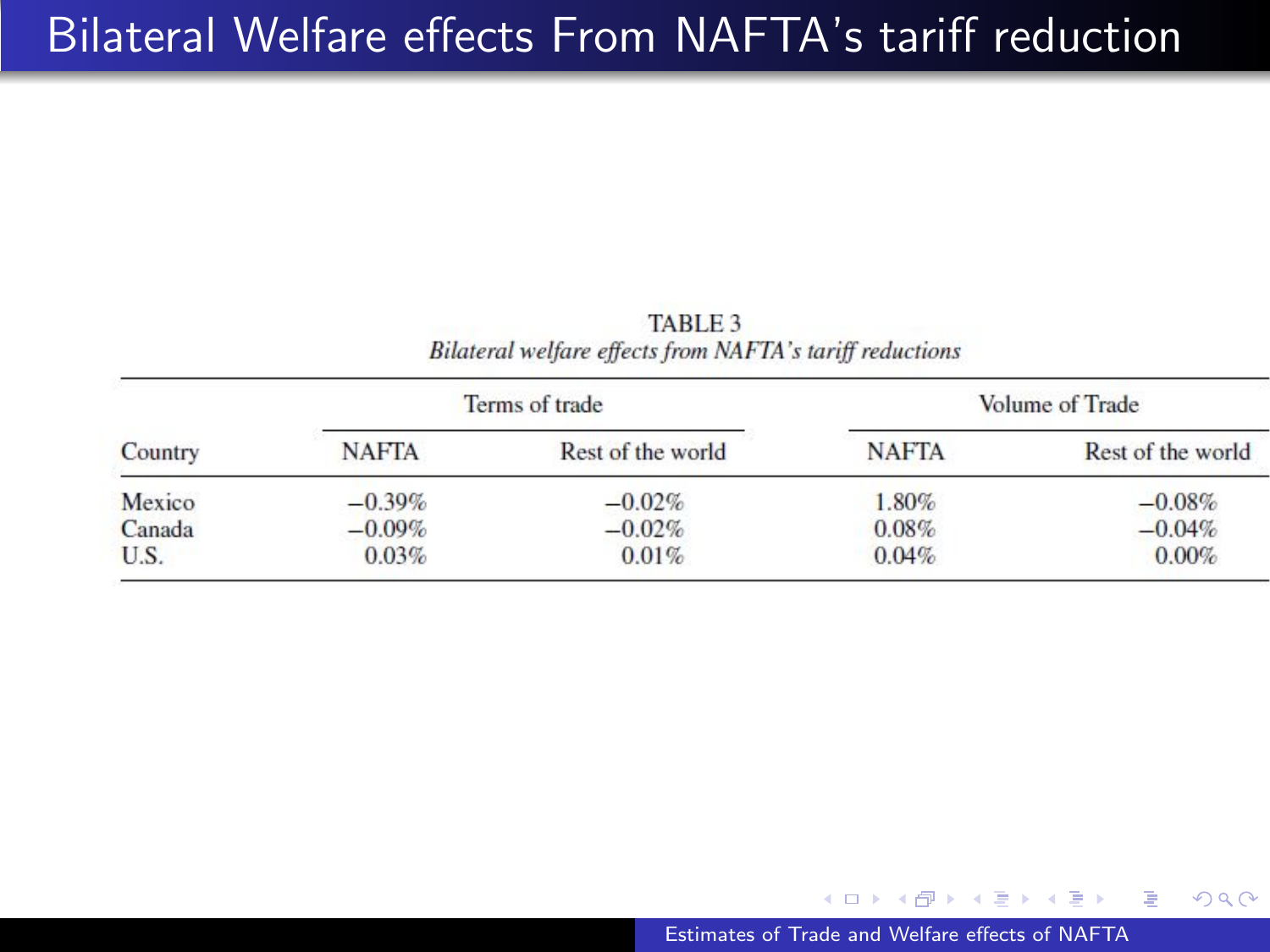# Sectoral contribution

|                     | Mexico               |                              |                             | Canada                |                      | <b>United States</b>  |  |
|---------------------|----------------------|------------------------------|-----------------------------|-----------------------|----------------------|-----------------------|--|
| Sector              | Terms<br>of<br>trade | <b>Volume</b><br>of<br>trade | <b>Terms</b><br>of<br>trade | Volume<br>of<br>trade | Terms<br>of<br>trade | Volume<br>of<br>trade |  |
| Agriculture         | $-0.13%$             | 2.87%                        | 3.41%                       | $-0.01%$              | 3.41%                | 0.65%                 |  |
| Mining              | $-3.01\%$            | 0.25%                        | 4.04%                       | $-0.20%$              | 1.54%                | 0.04%                 |  |
| Manufacturing       |                      |                              |                             |                       |                      |                       |  |
| Food                | 0.45%                | 1.17%                        | 3.56%                       | 2.37%                 | 3.16%                | 1.04%                 |  |
| Textile             | 3.30%                | 12.00%                       | 1.15%                       | 16.20%                | 4.32%                | 22.20%                |  |
| Wood                | 0.30%                | 2.26%                        | 4.17%                       | 0.24%                 | 1.31%                | 0.41%                 |  |
| Paper               | 0.39%                | 3.82%                        | 5.86%                       | 0.49%                 | 2.83%                | 0.33%                 |  |
| Petroleum           | $-0.09%$             | 14.60%                       | 0.60%                       | 30,40%                | 1.85%                | 11.40%                |  |
| <b>Chemicals</b>    | 0.57%                | 2.15%                        | 5.74%                       | 0.08%                 | 5.60%                | 1.11%                 |  |
| Plastic             | 0.62%                | 4.21%                        | $2.53\%$                    | 7.56%                 | 1.61%                | 0.32%                 |  |
| <b>Minerals</b>     | 0.05%                | 0.73%                        | 0.93%                       | 0.47%                 | 0.70%                | 0.57%                 |  |
| <b>Basic metals</b> | 1.07%                | 3.02%                        | 10.10%                      | 1.48%                 | 3.40%                | 1.05%                 |  |
| Metal products      | 0.90%                | 5.56%                        | 2.22%                       | 7.99%                 | 1.61%                | 1.06%                 |  |
| Machinery n.e.c.    | 3.68%                | $4.32\%$                     | 5.16%                       | $-0.02\%$             | 5.63%                | 0.65%                 |  |
| Office              | 8.37%                | 4.72%                        | 2.32%                       | $-0.83%$              | 3.50%                | 1.43%                 |  |
| Electrical          | 41.20%               | 25.80%                       | 1.37%                       | 7.18%                 | 24.20%               | 42.20%                |  |
| Communication       | 21.00%               | 3.64%                        | 2.67%                       | 0.15%                 | 11.60%               | 4.58%                 |  |
| Medical             | 4.72%                | 1.34%                        | 0.94%                       | $-0.23%$              | 3.48%                | 4.46%                 |  |
| Auto                | 13.80%               | 4.78%                        | 29.50%                      | 27.80%                | 15.80%               | 4.47%                 |  |
| Other Transport     | 0.21%                | 0.82%                        | 12.90%                      | $-0.97%$              | 1.51%                | 0.32%                 |  |
| Other               | 2.63%                | 1.92%                        | 0.81%                       | $-0.11%$              | 2.90%                | 1.69%                 |  |

**TABLE 4** Sectoral contribution to welfare effects from NAFTA's tariff reductions

[Estimates of Trade and Welfare effects of NAFTA](#page-0-0)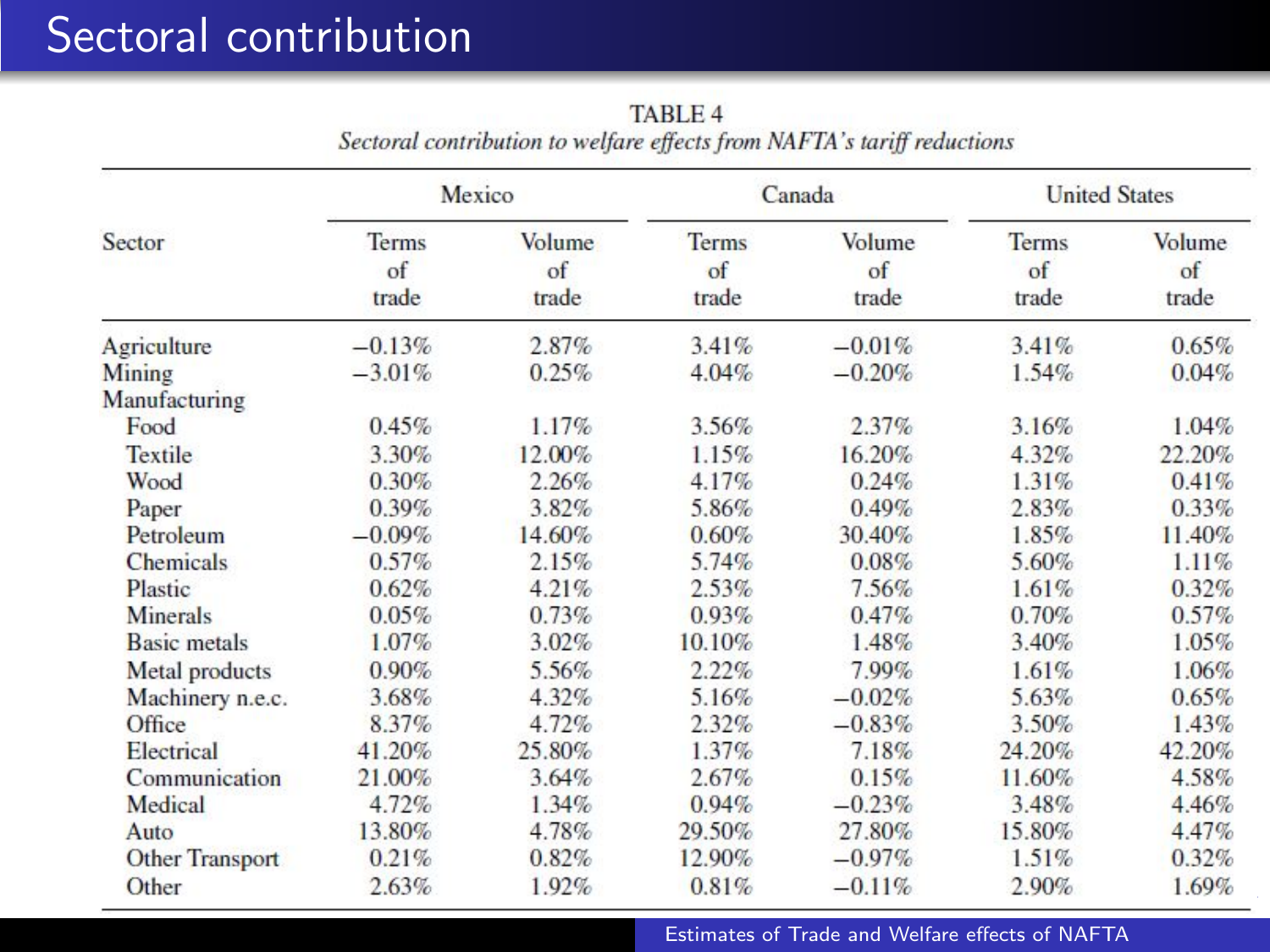TABLE 5 Trade effects from NAFTA's tariff reductions

|                  | Mexico  | Canada                   | U.S.    |
|------------------|---------|--------------------------|---------|
| Mexico's imports | -       | 116.60%                  | 118.31% |
| Canada's imports | 58.57%  | $\overline{\phantom{a}}$ | 9.49%   |
| $U.S.'s$ imports | 109.54% | 6.57%                    | $\sim$  |

メロトメ 御 トメ 君 トメ 君 ト

目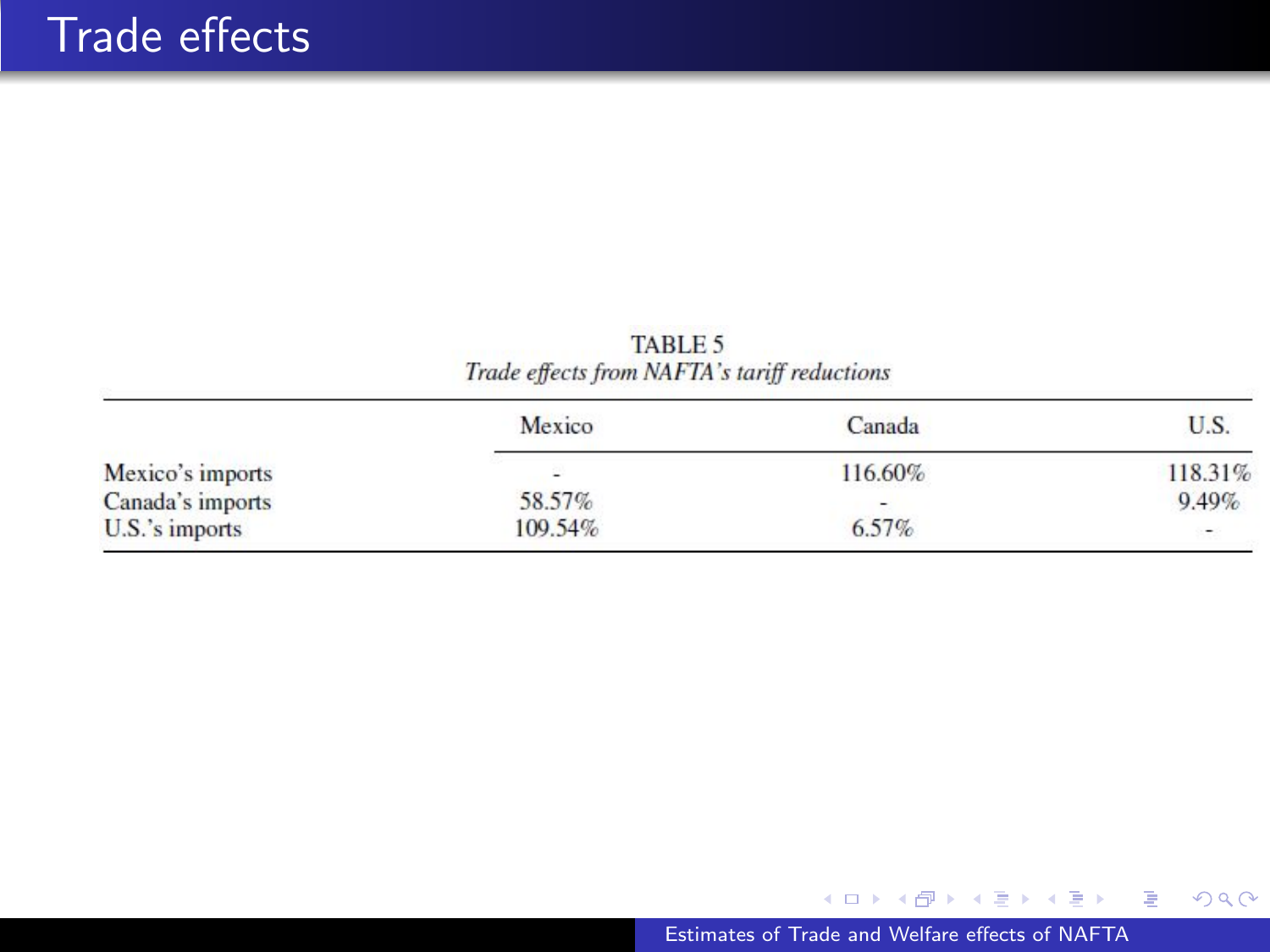# Sectoral specialization

|                        |           | Mexico |               | Canada   | U.S.     |       |
|------------------------|-----------|--------|---------------|----------|----------|-------|
| Sector                 | Before    | After  | <b>Before</b> | After    | Before   | After |
| Agriculture            | 4.72%     | 3.03%  | 4.99%         | 5.04%    | 6.91%    | 6.35% |
| Mining                 | $15.53\%$ | 7.85%  | 8.99%         | 8.96%    | 1.72%    | 1.52% |
| Manufacturing          |           |        |               |          |          |       |
| Food                   | $2.33\%$  | 1.48%  | 4.82%         | $4.68\%$ | 5.09%    | 4.73% |
| Textile                | 4.42%     | 6.92%  | 1.05%         | 1.49%    | 2.68%    | 3.49% |
| Wood                   | 0.59%     | 0.52%  | 8.12%         | 8.05%    | 2.02%    | 1.98% |
| Paper                  | 0.62%     | 0.51%  | 8.34%         | 8.44%    | 4.99%    | 4.89% |
| Petroleum              | 1.62%     | 5.28%  | 0.59%         | 0.78%    | 4.30%    | 5.71% |
| <b>Chemicals</b>       | 4.40%     | 2.53%  | 5.58%         | 5.40%    | 10.00%   | 9.25% |
| Plastic                | 0.80%     | 0.48%  | 2.06%         | 2.06%    | 2.28%    | 2.43% |
| <b>Minerals</b>        | 1.32%     | 0.84%  | 0.81%         | 0.78%    | 0.94%    | 0.92% |
| <b>Basic metals</b>    | 3.24%     | 2.00%  | 10.29%        | 10.19%   | 3.05%    | 3.11% |
| <b>Metal products</b>  | $1.22\%$  | 1.03%  | 1.47%         | $1.53\%$ | 2.23%    | 2.59% |
| Machinery n.e.c.       | 4.30%     | 2.53%  | 4.69%         | 4.49%    | 10.37%   | 9.70% |
| Office                 | 3.34%     | 5.07%  | 2.44%         | 2.54%    | 7.70%    | 7.29% |
| Electrical             | 20.79%    | 34.07% | 2.50%         | 2.35%    | 6.07%    | 7.97% |
| Communication          | 8.57%     | 7.08%  | 3.11%         | $3.02\%$ | 7.19%    | 6.81% |
| Medical                | 2.48%     | 3.28%  | 0.98%         | 1.03%    | 5.16%    | 4.79% |
| Auto                   | 16.43%    | 13.05% | 24.42%        | 24.07%   | 8.20%    | 8.09% |
| <b>Other Transport</b> | 0.28%     | 0.26%  | 3.21%         | 3.58%    | 7.32%    | 6.65% |
| Other                  | $3.02\%$  | 2.20%  | 1.55%         | 1.52%    | $1.77\%$ | 1.74% |
| Normalized Herfindahl  | 0.092     | 0.138  | 0.083         | 0.081    | 0.042    | 0.040 |

Export shares by sector before and after NAFTA's tariff reductions

[Estimates of Trade and Welfare effects of NAFTA](#page-0-0)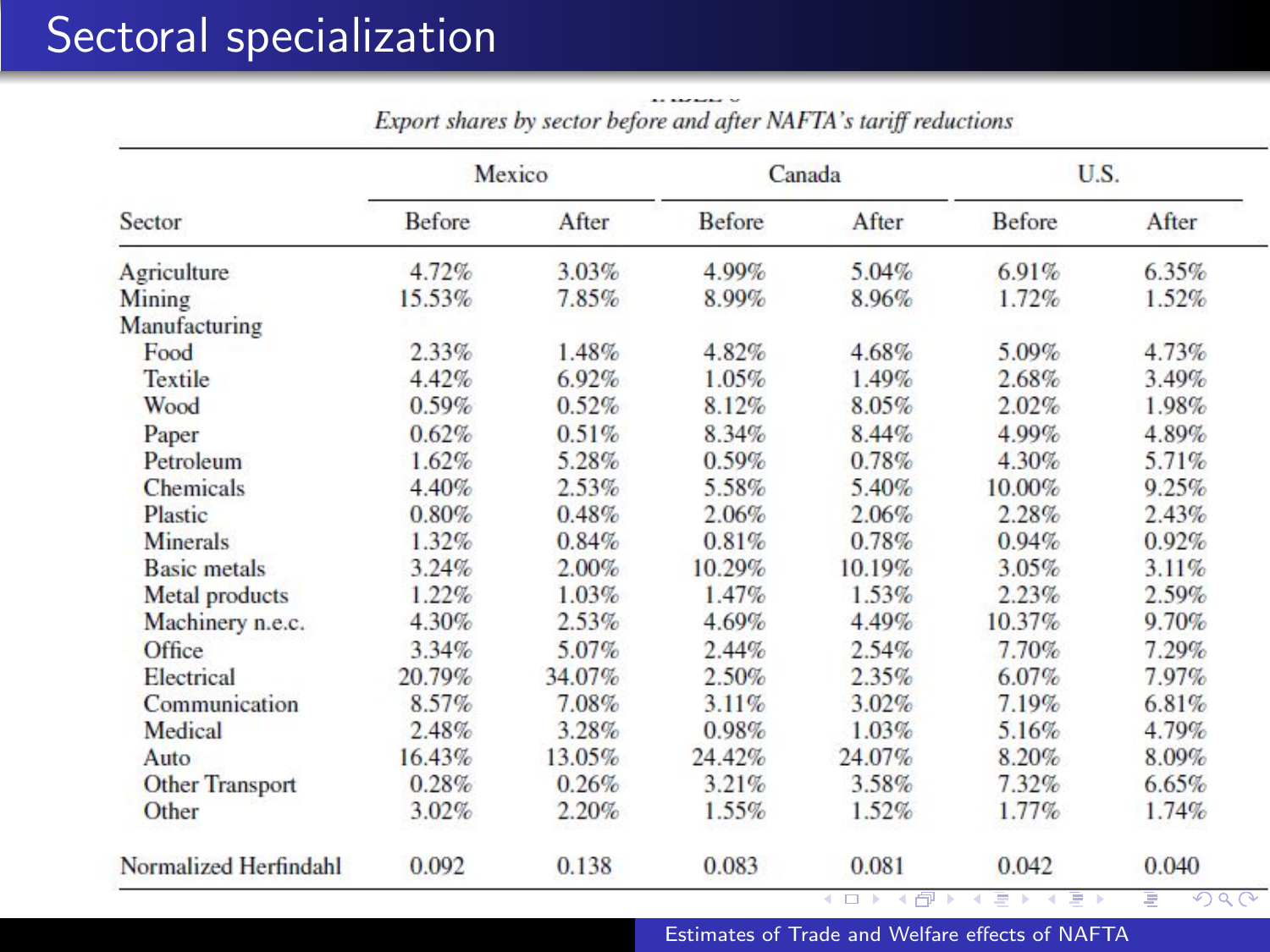### Welfare effects from world tariff reductions

**Second Counterfactual Exercise** 

| Country       | Welfare  | <b>Terms</b><br>of<br>trade | Volume<br>of<br>trade | Country            | Welfare | Terms<br>of<br>trade | Volume<br>of<br>trade |
|---------------|----------|-----------------------------|-----------------------|--------------------|---------|----------------------|-----------------------|
| Argentina     | 0.58%    | 0.10%                       | 0.48%                 | Ireland            | 0.19%   | $-0.04%$             | 0.23%                 |
| Australia     | 0.30%    | $-0.01%$                    | 0.31%                 | Italy              | 0.10%   | $-0.05%$             | 0.15%                 |
| Austria       | 2.02%    | 0.38%                       | 1.64%                 | Japan              | 0.21%   | 0.13%                | 0.08%                 |
| <b>Brazil</b> | $0.32\%$ | $-0.10%$                    | 0.43%                 | Korea              | 0.20%   | $-0.21%$             | 0.40%                 |
| Canada        | 0.10%    | $-0.08%$                    | 0.17%                 | Mexico             | 1.36%   | $-0.40%$             | 1.76%                 |
| Chile         | 0.26%    | $-0.52%$                    | 0.78%                 | <b>Netherlands</b> | 0.10%   | $-0.07\%$            | 0.16%                 |
| China         | 13.90%   | $-1.68%$                    | 15.57%                | New Zealand        | 0.71%   | $-0.14%$             | 0.84%                 |
| Denmark       | 0.08%    | $-0.13%$                    | 0.21%                 | Norway             | 0.54%   | 0.34%                | 0.20%                 |
| Finland       | 0.78%    | 0.12%                       | 0.66%                 | Portugal           | 12.70%  | 11.48%               | 1.21%                 |
| France        | 0.25%    | 0.10%                       | 0.15%                 | South Africa       | 1.87%   | 0.04%                | 1.83%                 |
| Germany       | 0.12%    | $-0.03%$                    | 0.15%                 | Spain              | 0.67%   | 0.49%                | 0.18%                 |
| Greece        | 1.15%    | 1.01%                       | 0.13%                 | Sweden             | 0.84%   | 0.38%                | 0.46%                 |
| Hungary       | 1.63%    | $-0.16%$                    | 1.78%                 | Turkey             | 0.53%   | 0.20%                | 0.33%                 |
| India         | 3.64%    | $-0.72%$                    | 4.36%                 | U.S.               | 0.22%   | 0.11%                | 0.11%                 |
| Indonesia     | 1.91%    | $-0.54%$                    | 2.46%                 | U.K.               | 0.04%   | $-0.11%$             | 0.15%                 |
|               |          |                             |                       | <b>ROW</b>         | 2.83%   | $-0.22%$             | 3.05%                 |

TABLE 7 Welfare effects from world tariff reductions

[Estimates of Trade and Welfare effects of NAFTA](#page-0-0)

 $\triangleright$  and  $\equiv$   $\triangleright$  and  $\equiv$   $\triangleright$ 

 $\overline{a}$ 

E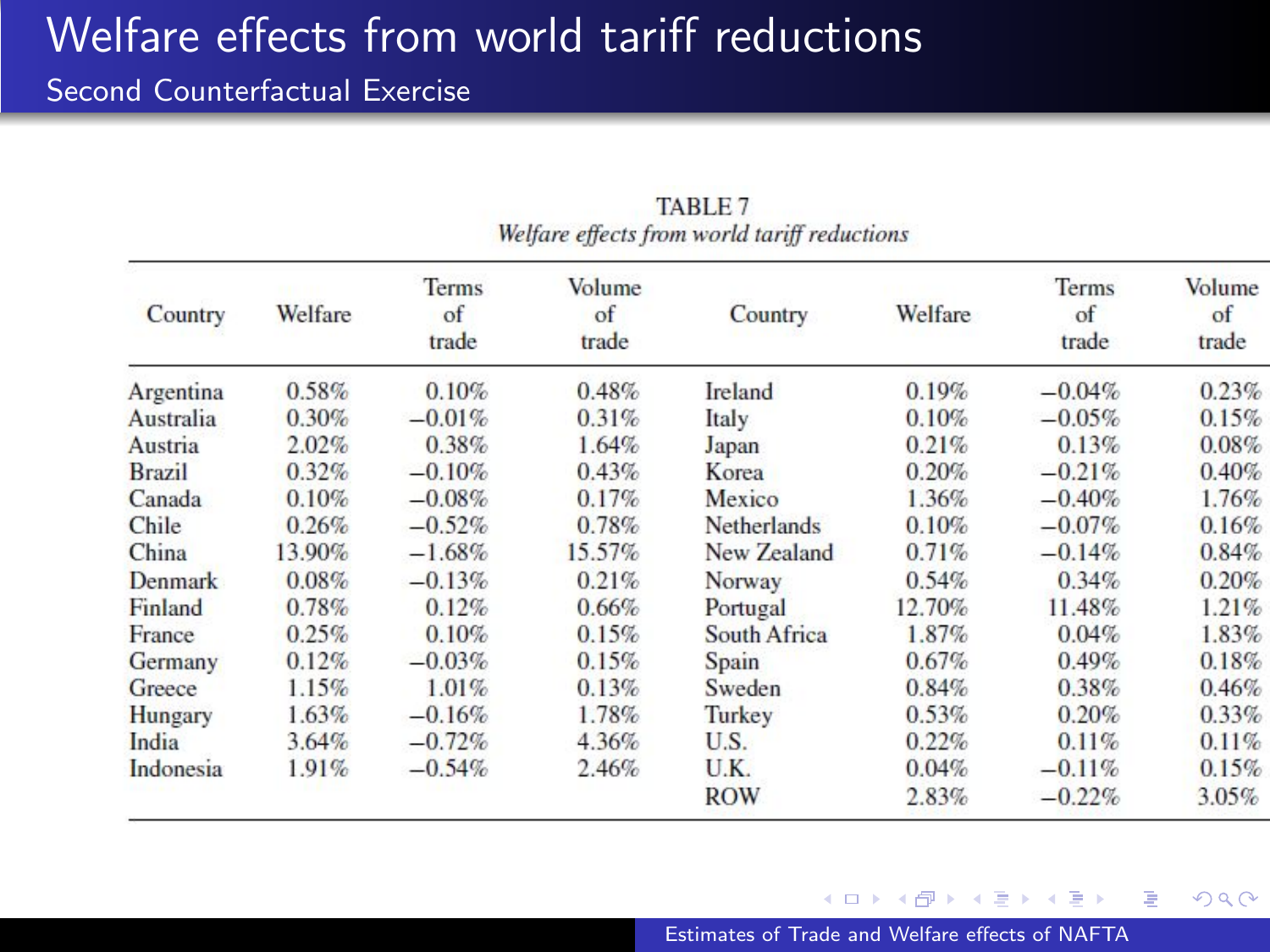#### Bilateral welfare effects from world's tariff reductions

**TABLE 8** Bilateral welfare effects from world's tariff reductions

| Country |              | Terms of trade    | Volume of Trade |                   |  |
|---------|--------------|-------------------|-----------------|-------------------|--|
|         | <b>NAFTA</b> | Rest of the world | <b>NAFTA</b>    | Rest of the world |  |
| Mexico  | $-0.39%$     | $-0.01%$          | 1.64%           | 0.13%             |  |
| Canada  | $-0.10%$     | 0.02%             | $0.05\%$        | 0.12%             |  |
| U.S.    | 0.03%        | 0.08%             | 0.04%           | 0.08%             |  |

 $\overline{a}$ 

 $\mathbf{A} \equiv \mathbf{A} \quad \mathbf{A} \equiv \mathbf{A}$ 

E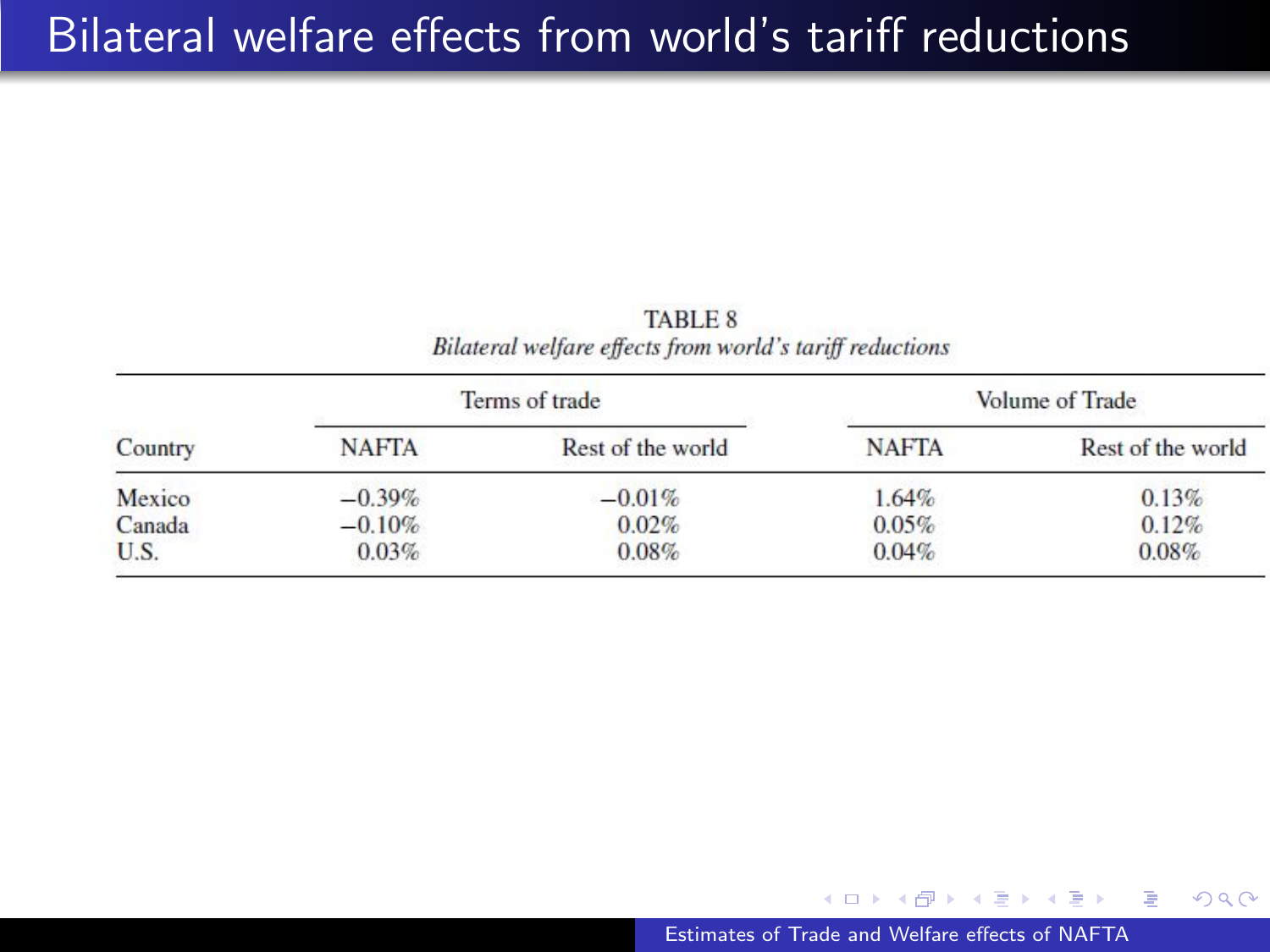# Welfare effects from NAFTA given world tariff changes

|         |          | Welfare        |                 |            |  |  |
|---------|----------|----------------|-----------------|------------|--|--|
| Country | Total    | Terms of trade | Volume of trade | Real wages |  |  |
| Mexico  | 1.17%    | $-0.38\%$      | $1.55\%$        | 1.63%      |  |  |
| Canada  | $-0.06%$ | $-0.09\%$      | 0.03%           | 0.31%      |  |  |
| U.S.    | 0.08%    | 0.04%          | 0.04%           | 0.11%      |  |  |

TABLE 9 Welfare effects from NAFTA given world tariff changes

[Estimates of Trade and Welfare effects of NAFTA](#page-0-0)

4 17 18

 $\langle \overline{m} \rangle$  and  $\overline{m}$  and  $\overline{m}$  and  $\overline{m}$ 

E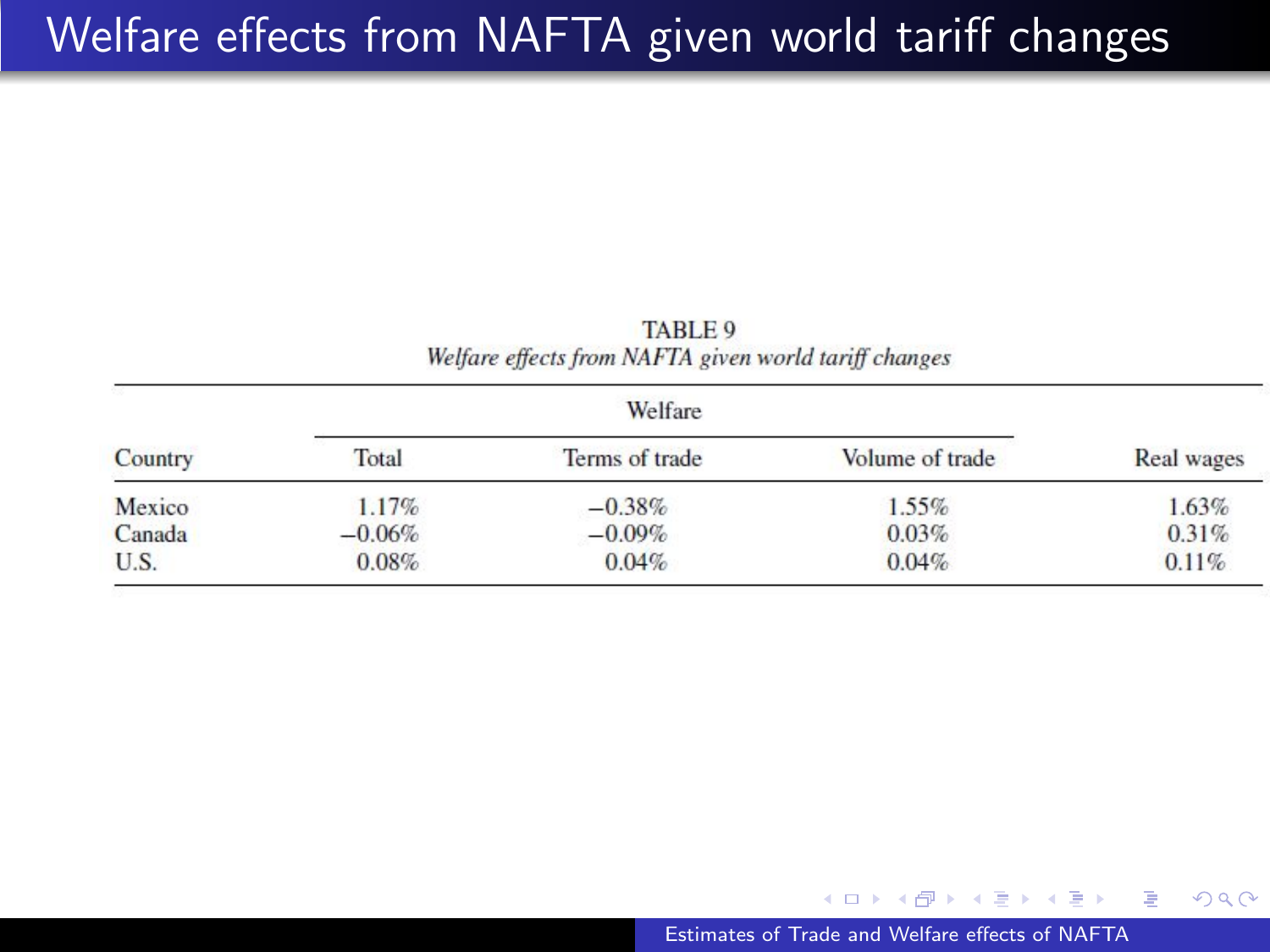# Bilateral welfare from NAFTA given world tariff changes

**TABLE 10** Bilateral welfare effects from NAFTA given world tariff changes

| Country |              | Terms of trade    | Volume of Trade |                   |  |
|---------|--------------|-------------------|-----------------|-------------------|--|
|         | <b>NAFTA</b> | Rest of the world | <b>NAFTA</b>    | Rest of the world |  |
| Mexico  | $-0.37\%$    | $-0.01\%$         | 1.78%           | $-0.23%$          |  |
| Canada  | $-0.08%$     | $-0.01%$          | 0.08%           | $-0.05%$          |  |
| U.S.    | 0.03%        | 0.01%             | 0.04%           | 0.00%             |  |

 $\overline{a}$ 

→ イヨ → イヨ

 $299$ 

э